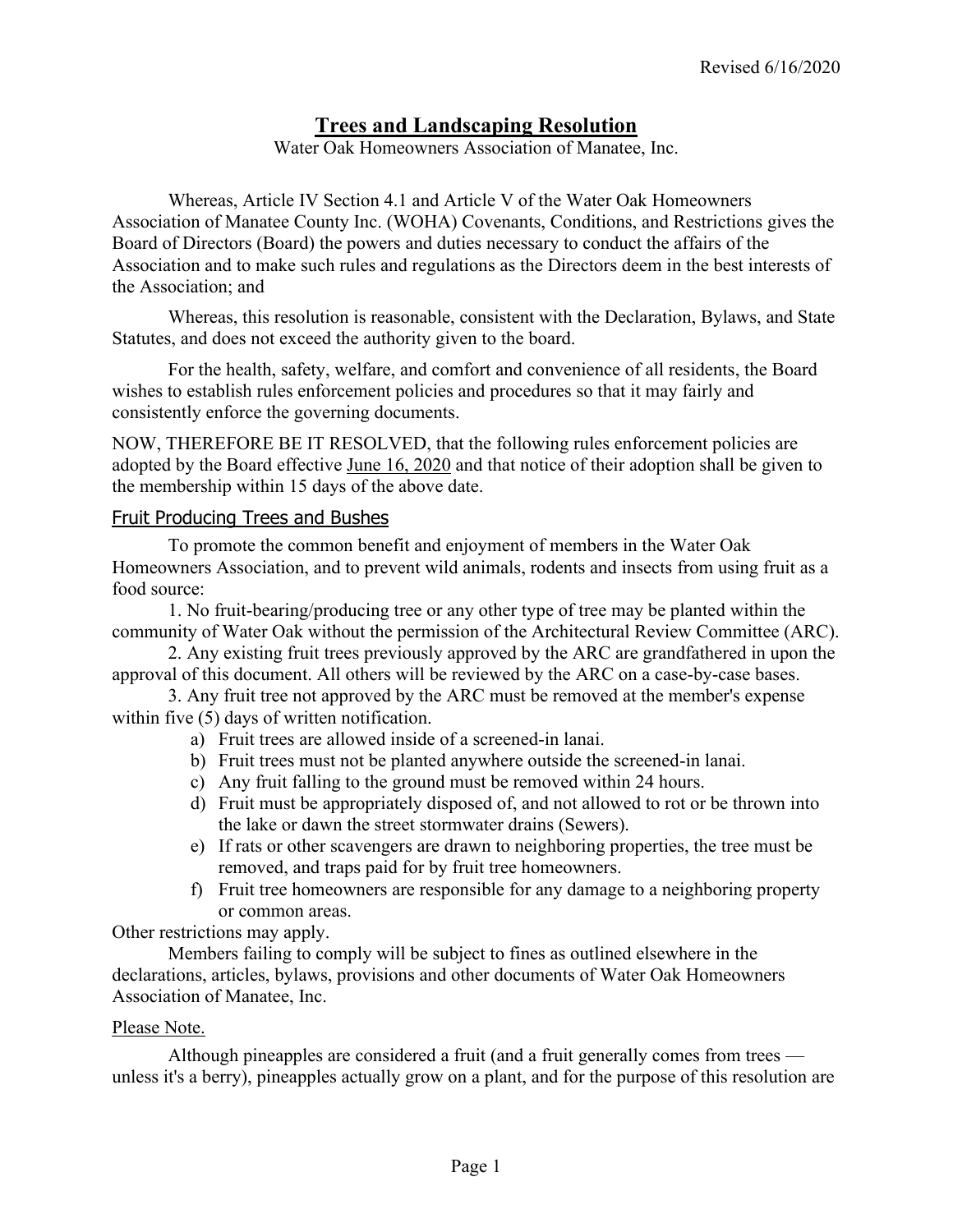acceptable. However, the number of pineapples plants on any lot my not exceed more than 12 and may not replace a sodded lawn.

#### Trees /Street trees

Definition: Street trees are Manatee County required trees planted within 25 feet of the right of way along the frontage of single-family homes built after 1992.

No trees may be removed, or hat racked (all green removed) without permission from the Board.

Trees on Unit lots must be trimmed to a height of ten (10) feet above the sidewalk for pedestrian safety. Any trees that overhang or interfere with neighboring properties must be trimmed at the owner's expense.

Dead trees on the unit property must be removed immediately at the owner's expense. Any stumps remaining from tree removal must be ground down or cut to soil level. Area must be replanted with sod, bushes, or flowers. At the Boards discretion, a replacement street tree may also be required. See attachment A for a list of replacement trees approved by the County and the Board of Directors.

Approved reasons for removing a street tree may include:

- 1. The tree is dead, diseased or in declining health.
- 2. The tree is causing problems with driveways, sidewalks, streetlights, sewer service, or other (services), which can't be fixed by maintenance practices.
- 3. The tree is located less than:
- 4. 10 feet of a sidewalk located within the right of way.
- 5. 10 feet of a water main that is owned and maintained by Manatee County.
- 6. 4 feet of a backflow preventer or sewer clean-out valve.
- 7. 6 feet from a walkway or driveway

#### Landscaping

As outlined in the Architectural Design Standards and Guidelines: Every lot must be landscaped to at least the minimum standard for the neighborhood. All lots must have a visible lawn consisting of St. Augustine Floritam Sod, or other such sod as approved by the Architectural Review Committee (ARC).

Whereas, the developer has planted a St. Augustine Floritam Sod lawn surrounding the homes in Water Oak from lot line to lot line and also within the easement between each lot, it shall be within the purvey of the ARC committee to determine how much of this lawn area may be modified or removed.

\* The planting of hedges or bushes must be approved by the (ARC) and may not be planted to the exclusion of a sodded lawn. Hedges or bushes on the front lawn of units may not exceed a height of three (3) feet.

#### Compliance / Fines

Each member and the member's tenants, guests and invitees are governed by and shall comply with this resolution. Failure to comply will result in penalties outlined in ARTICLE 3 - 9 of the Declaration, Articles and these Bylaws, and the rules of the Association. Fines, not to exceed One Hundred Dollars (\$100) per violation, she be levied against a member or any tenant,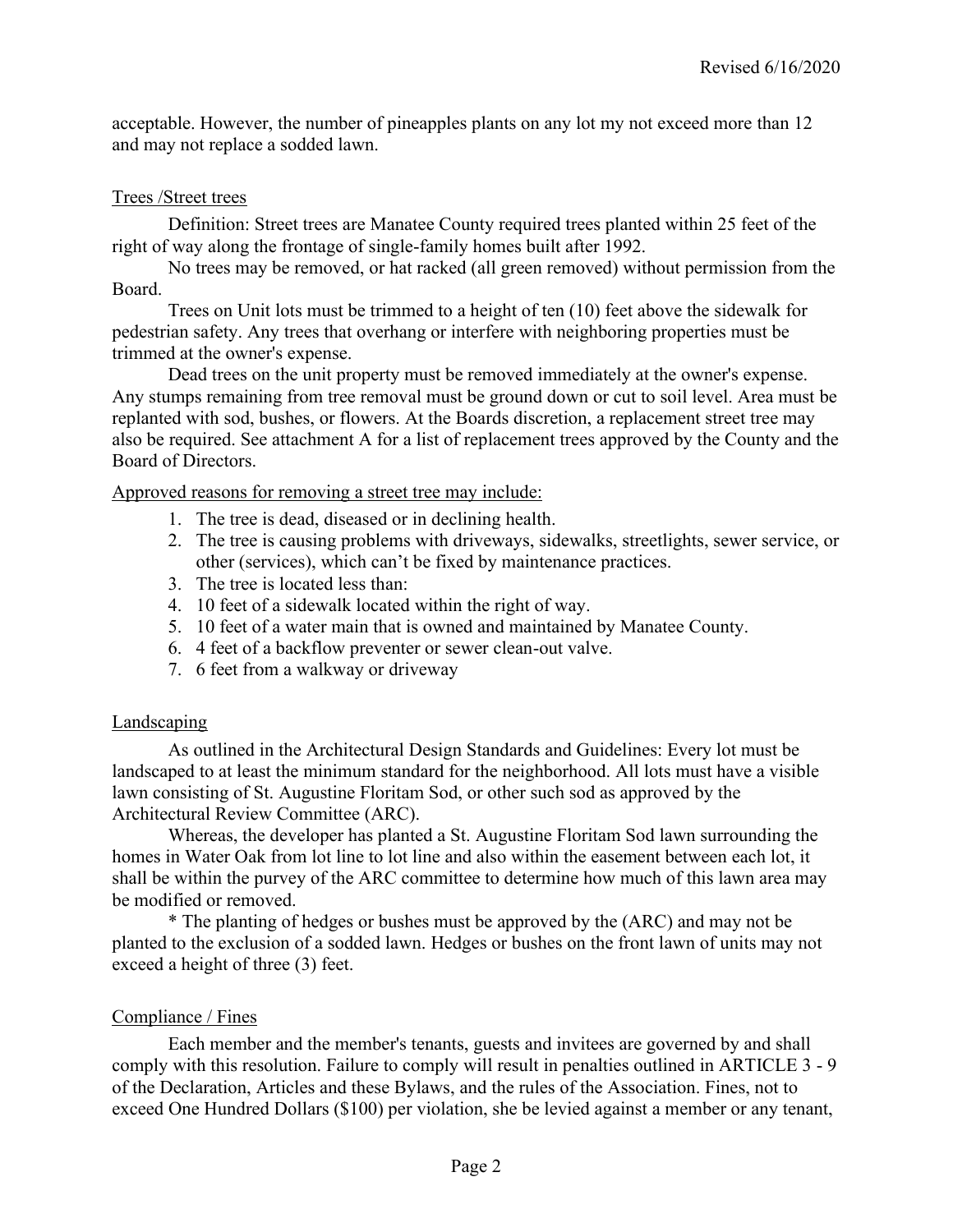guest or invitee, but in no event shall such fine exceed One Thousand Dollars (\$1,000) in the aggregate. Such fine may be levied on the basis of each day of a continuing violation, with a single notice and opportunity for hearing. Such fine or suspension shall be as provided for and governed by FSS Section 720.305(2).

Approved By: Antaur Palice

Title

Antaeus Balevre

Print Name